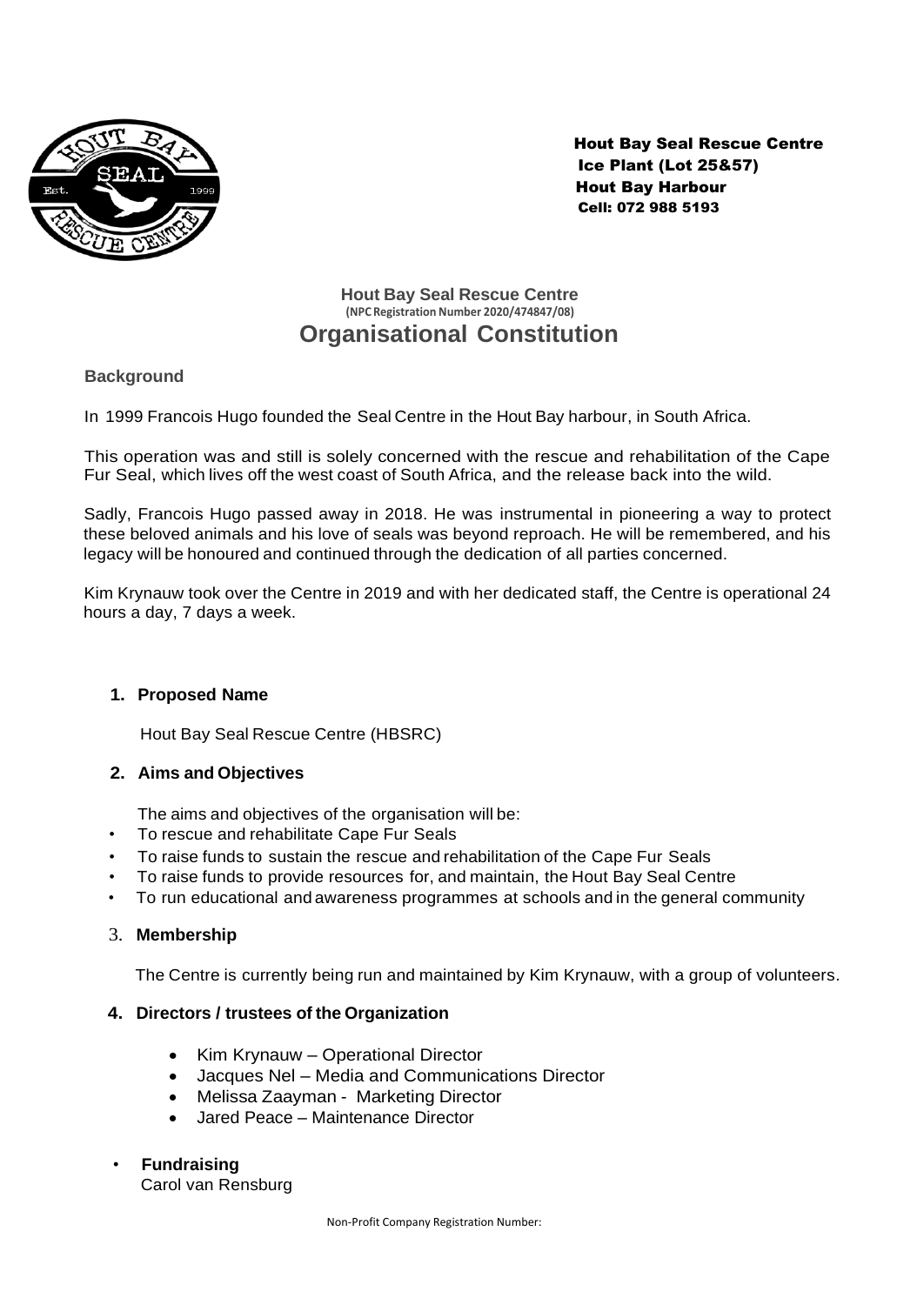- **Administration**  Marcelle Viljoen
- **Accountant** Mr Anton Botes
- **Non Executive Directors** Abel Banda - Seal Carer Amos Lipenga - Centre Manager Samuel Manda - Assistant Seal Carer

## **Roles and Responsibilities**

### Kim Krynauw

- Running of the Centre
- Submitting NPC reports and financials yearly to the department
- Obtaining medication from our vets and assisting with any feeding issues
- Purchasing everything to run the Centre
- **Fundraising**
- Assisting with seal rescues
- Obtaining information on stranded seals and coordinating rescue efforts by using the volunteers group
- Sourcing and training of volunteers on stress free rescues

#### Jacques Nel

- Media Liaison and Communications
- Assists with fundraising
- Assisting with seal rescues

### Melissa Zaayman

- Sorting out all merchandise for the Centre
- Marketing material

### Jared Peace

- Managing all administration functions for the Centre
- Doing stocktaking
- Working closely with the Centre Manager
- Assisting disentanglements
- Any changes in the Directors will be agreed to by all Directors, and a vote will be taken.

# **5. Finance**

All organisational money will be banked in an account held by the organisation and will have its own separate bank account. Kim Krynauw will manage the bank account; do all payments to staff and purchase fish (once funds have been secured). Second signatory on account will be Jacques Nel. No salaries will be drawn by the Directors.

The accountant will do yearly financials, which need to be signed off by all Directors.